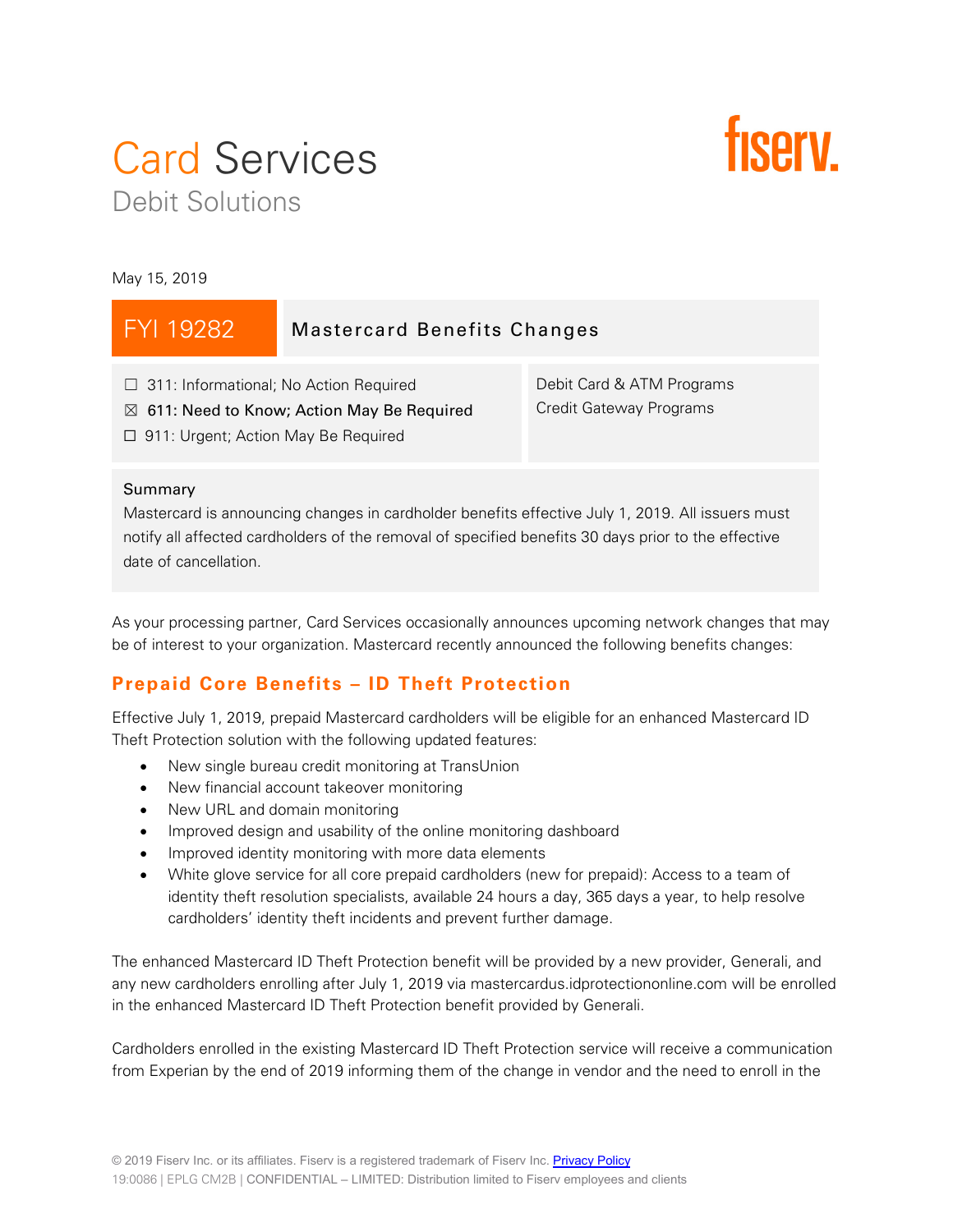Generali solution to continue to receive the ID theft protection services. Cardholders can enroll at mastercardus.idprotectiononline.com to start using the benefit.

*Note: This benefit does not apply to anonymous or to non-reloadable prepaid products*.

### **Core Debit Changes**

In addition to Mastercard ID theft protection for consumer and World Mastercard (as outlined above in the Prepaid Core Benefits) that goes into effect on July 1, 2019, Mastercard will be removing the Price Protection core debit benefit.

Note: Your organization must notify all affected cardholders of the removal of benefits at least 30 days prior to the effective date of the cancellation.

#### **Small Business Changes**

Mastercard will provide the following benefits for small business:

- Intuit Quickbooks Online and TurboTax Discount Cardholders will learn about this benefit through Intuit, Mastercard, and financial institution communication channels and will automatically receive the benefit when a purchase is made at an established promotional website and the cardholder accepts Intuit's terms and conditions.
	- o QuickBooks Online: [https://intuit.me/quickbooks\\_mc\\_fiserv](https://intuit.me/quickbooks_mc_fiserv) Cardholders will receive 40 percent off of a 12-month subscription of Quickbooks Online Simple Start Essentials or Plus) or a one month free trial and 50 percent off of a 12 month subscription of Quickbooks Self-Employed. Discounts are applicable for new Quickbooks Online customers only (effective April 15, 2019)
	- o TurboTax:<https://turbotax.com/affiliate/fiservmc> Up to a \$20 discount on TurboTax federal products (effective April 15, 2019)

Note: Because the 2019 tax season ended on April 15, 2019, Intuit recommends marketing QuickBooks Online for the remainder of 2019 and marketing TurboTax beginning in January 2020.

• Receipt Management Mobile Application – Mastercard will offer a receipt management application for all small business credit and debit cardholders in the United States. With this new Android or iOS mobile application, business owners and employees can snap photos of receipts to store them securely in the cloud. The application will help small businesses organize and categorize expenses, offering easy data exports and clear reporting. (effective July 1, 2019) More information on the Receipt Management Mobile Application will be available in the coming weeks.

Effective July 1, 2019 Mastercard will be removing the following benefits:

- Value Added Tax Reclaim Service
- Extended Warranty Coverage
- Purchase Assurance Coverage
- MasterAssist Services
- Mastercoverage

#### **Reminder**

Mastercard Guides to Benefits with benefit descriptions and applicable terms and conditions are available on the Mastercard Optimization Solutions site [\(https://optimization.mastercard.com/portal/\)](https://optimization.mastercard.com/portal/).